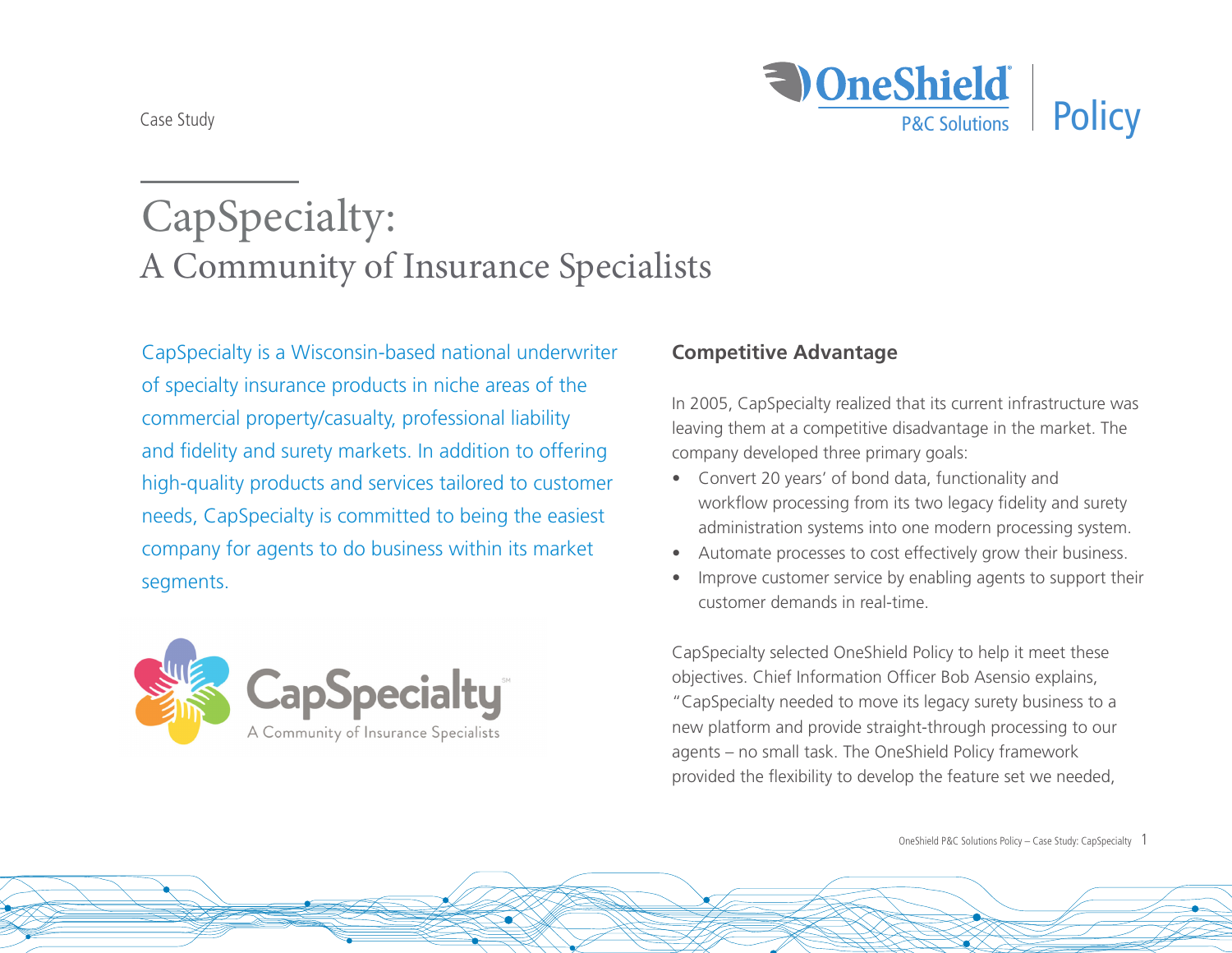

and facilitated the conversion of 20 years' of bond data from two systems."

Asensio added, "The company had business, technology, and regulatory drivers behind our implementation of OneShield Policy. As a result of M&A activities, we had two legacy bond administration systems that needed consolidation. We had also become a subsidiary of a publicly traded company, so tight controls for compliance with Sarbanes-Oxley were imperative. Most importantly, we needed a system that would allow us to rapidly bring enhancements and new products to market. And now several years later we still feel that OneShield gives us the ability to respond to changes in the business."

### **Service in Real-time Makes a Difference**

"Every insurance company wants 'ease of business' for their agents. Our book of fidelity and surety business represents close to one-fifth of our total written premium, so it is crucial for us to make it easy to place bonds with CapSpecialty," says Asensio. One of the primary goals for implementing a new policy management system was to extend the system to the agents.

"In our implementation of OneShield Policy, it starts with a 'quick quote' process to arrive at a premium quote with the minimum information entered. With the entry of only a few details, an agent gets automated bond underwriting and issuance for over 900 bond types so far, with more added each month – trending



- Successful conversion of a huge amount of legacy system data – 20 years of data from 2 different systems.
- Delivered self-service agent portal with quick quote process.
- Agent-facing bond system is easy-to-use and popular with agents.
- Achieved straight-through processing (STP) for agents, reducing underwriting costs.

towards an additional 3,000 per month. Even the renewals are automated."

It was important for CapSpecialty to implement a system that could administer bonds cost effectively. Using OneShield Policy's flexible architecture and extensive content, CapSpecialty developed Capitol Express (CapEx); a surety underwriting portal used by both retail and general agents to automate the underwriting and distribution processes. The initial launch of CapEx included 20 different bonds. Today, the system supports 830 bonds with new ones being added monthly and quite easily.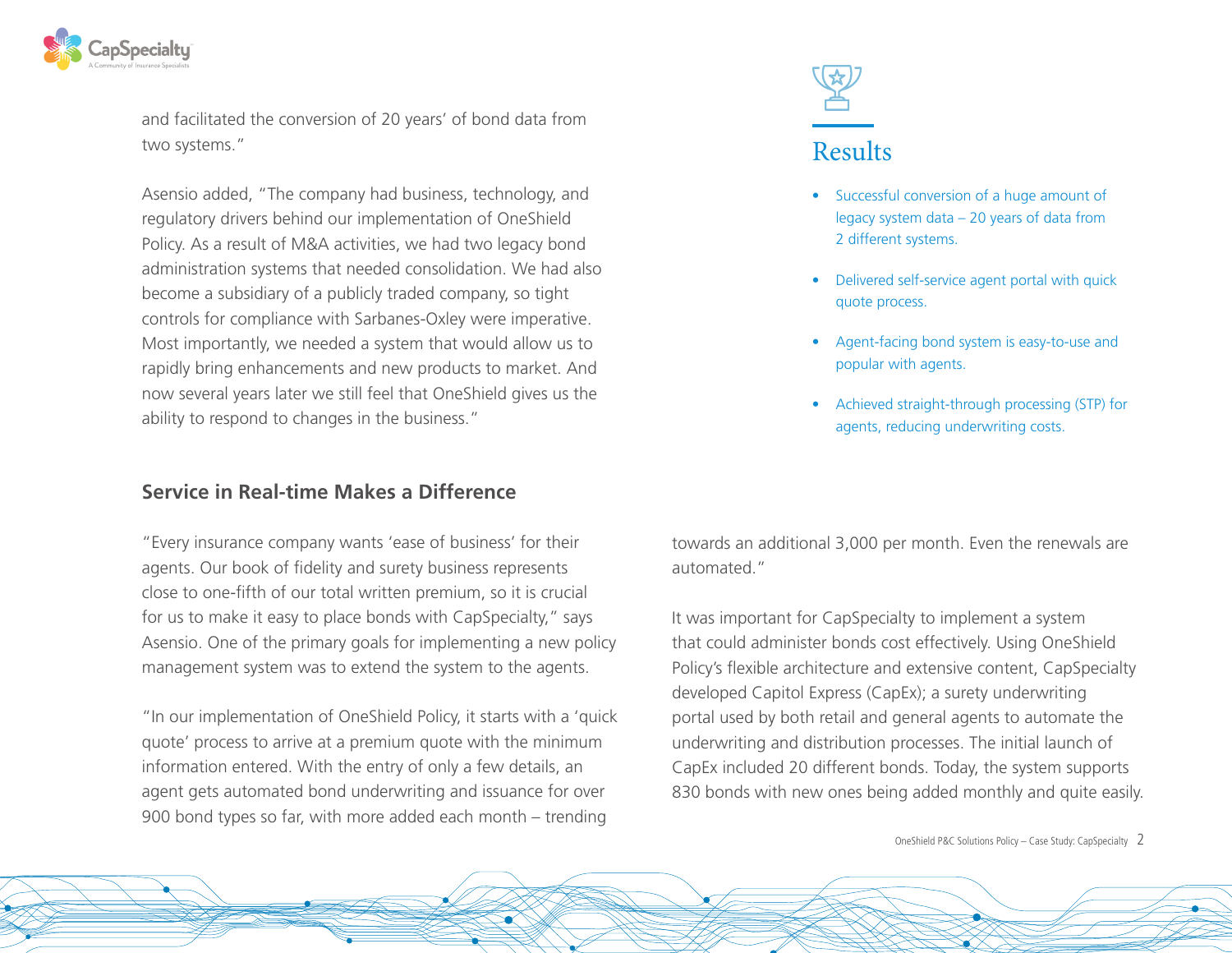

The key functions of CapEx are real-time bond issuance (both new and renewal) based on a standardized underwriting approach without underwriter intervention, and a referral process for bonds falling outside of the underwriting template. CapSpecialty worked collaboratively with OneShield's project team to ensure the depth and subtlety of each product.

This allowed for approvals and issuances, declinations, and referrals when additional underwriting was required to be completed in real-time.

"CapSpecialty has a solid reputation and position in the market as a company that is easy to do business with, yet one that maintains underwriting discipline," notes Asensio. "Our management and IT teams sought a policy administration solution that allowed us to configure rules to specific bond types, bond limits, underwriting characteristics and user roles."

He adds, "OneShield Policy has allowed us to automate the underwriting and distribution processes while improving the agent experience." In the past agents would call, email, or fax their underwriter and request everything – quotes, bond issuance, underwriting guidelines, renewals, claims, reports, etc. Today all that is available 24 hours a day in CapEx. OneShield Policy's intuitive interface helped create a bond system which was popular with agents and provided real-time service and



"OneShield always delivers on what they promise, and that's important in helping CapSpecialty fulfill our commitment to growth within the U.S. wholesale insurance community."

 *Stephen Sills, Chairman & Chief Executive Officer CapSpecialty*

straight-through processing. Even an agent whose bond was rejected emailed CapSpecialty and provided feedback about how they had enjoyed the experience because it was easy to use and they received a quick answer.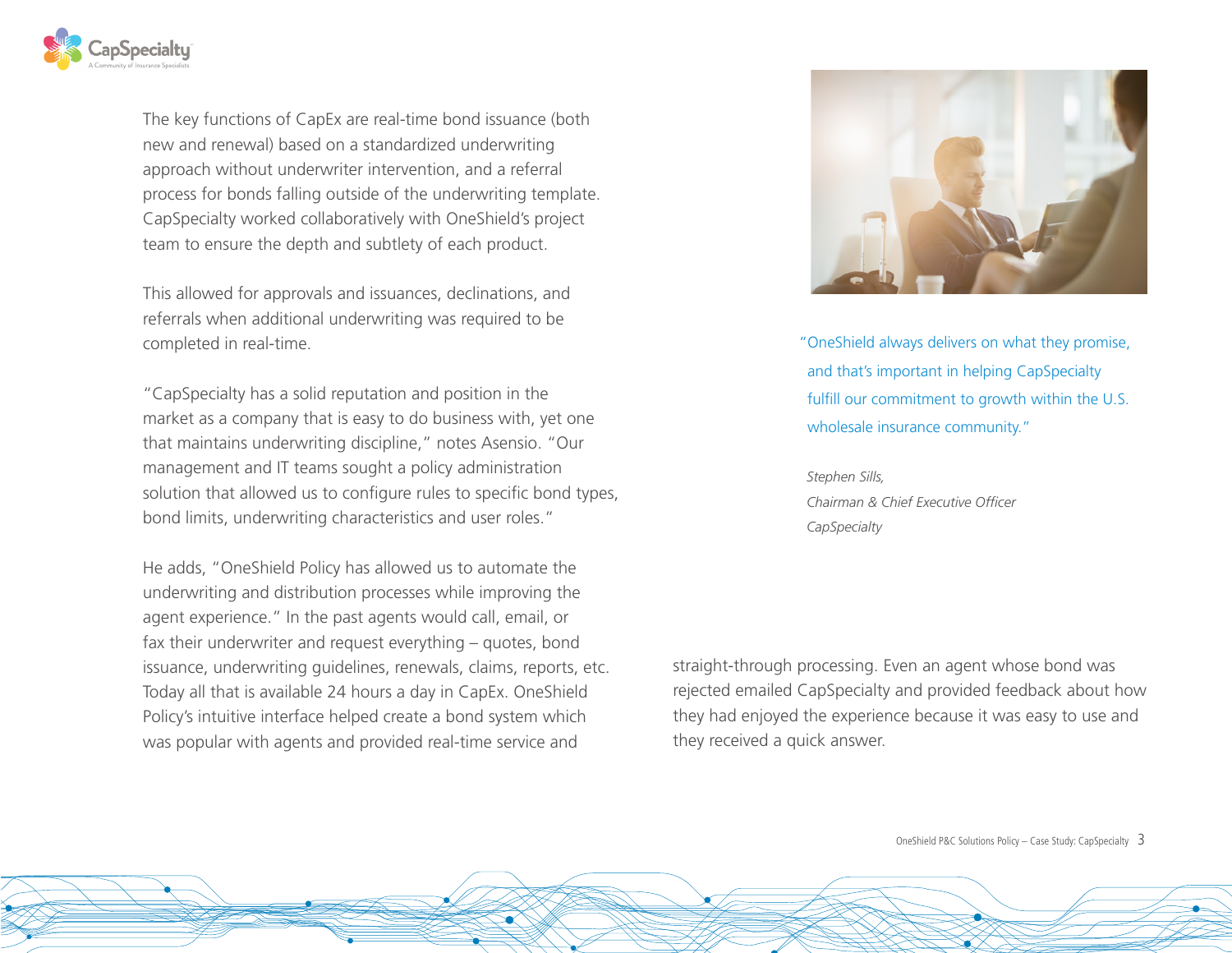



#### After the first implementation of OneShield Policy, the evolution of innovation at CapSpecialty continues:

## **The Right Fit for Adding Flexibility and New Capability**

For a smaller company like CapSpecialty, big projects like this require an attentive vendor who can help with resources. Not only was OneShield able to provide needed project management and business analysis capabilities, Asensio says the management team was confident the company had OneShield's full attention throughout.

"Vendors can only take on so many implementations at a time, and OneShield was better than other vendors out there in terms of measured growth," he says. "CapSpecialty ultimately chose OneShield because we felt the OneShield Policy platform would allow us to quickly adapt our bond administration system in response to changing market and customer needs," adds Asensio. "It is the perfect blend of an 'off-the-shelf' system

with major functionality in place, and a rapid development environment for us to mold it into 'CapSpecialty's system'. OneShield also had – and maintains – a stellar record of project success with their clients. The fact that they had staff with deep fidelity and surety experience was the clincher."

One of capabilities CapSpecialty had to have in its new surety system was rapid and easy product configuration. In the past, all changes either had to be completed by the vendor or the programmers in CapSpecialty's IT organization. Today most changes can be handled by the business analysts by simply changing data in OneShield Policy data tables. This enables programmers to focus on developing new functionality.

Implementing OneShield Policy allowed CapSpecialty to consolidate the surety business onto one system, which dramatically streamlined operations for the surety offices and for